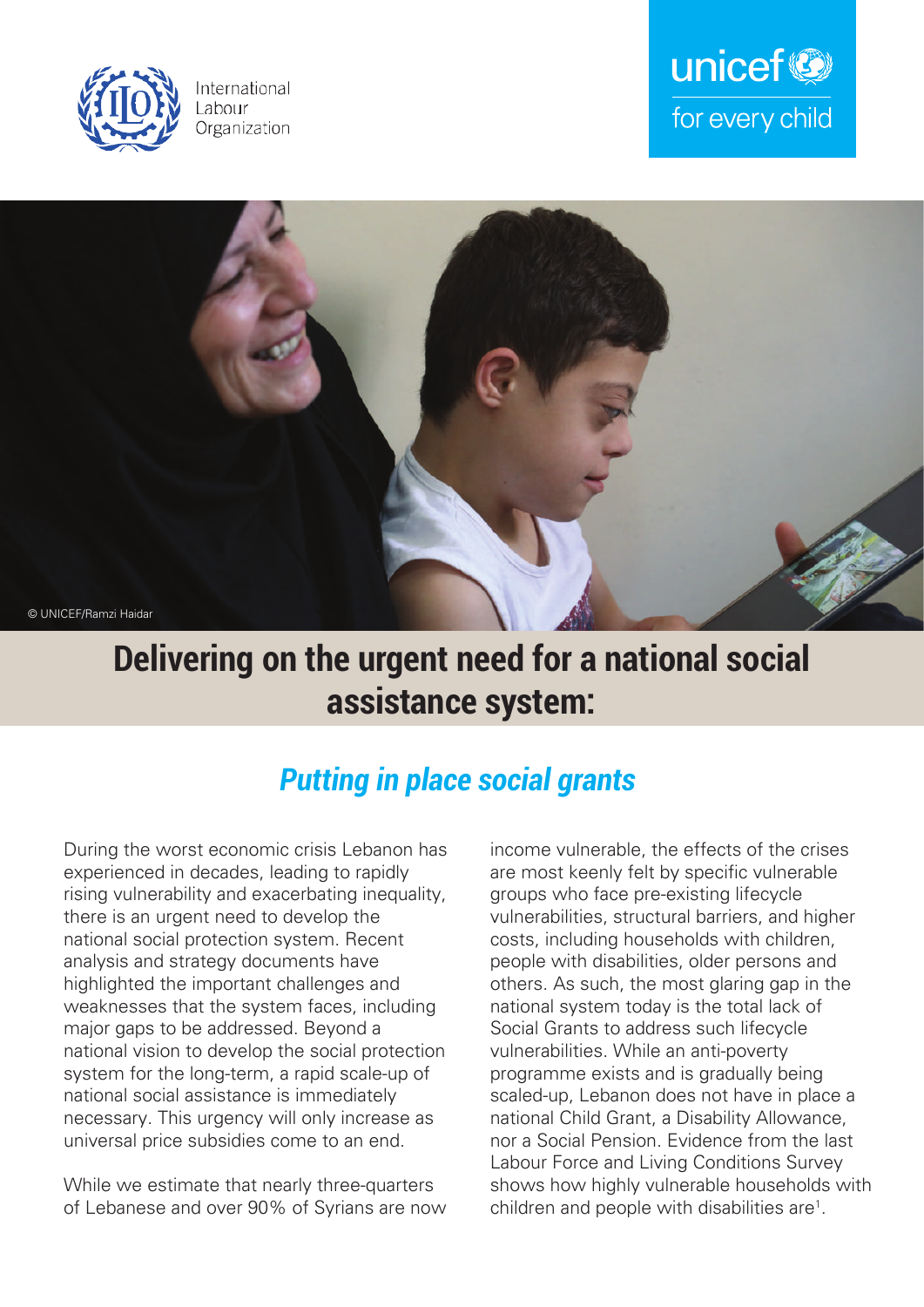## *The national social protection vision*

A national vision for development of Lebanon's social protection system is vital. While the National Social Protection Strategy enters its final stage of development for wide consultation, we can find the national vision outlined in other documents. The 3RF Sector Plan for Social Protection, developed by the World Bank, UN and EU, emphasizes the main priority of expanding social assistance

both through a poverty programme as well as through the introduction of social grants to address lifecycle vulnerabilitie<sup>2</sup>. The United Nations in Lebanon position paper on social protection makes the same point<sup>3</sup>. Civil society groups have also underlined the importance of establishing Social Grants so that excluded, vulnerable groups can access social assistance<sup>456</sup>.



# *Developing the national social assistance system*

Globally, many countries use a combination of social assistance initiatives to make up the social assistance system. In Lebanon, this system currently comprises just a single programme – the National Poverty Targeting Programme (NPTP), reaching 15,000 extreme poor households with food vouchers and potential waivers against health and education services. However, while the NPTP still needs to be significantly scaled up to reach all households in extreme poverty (particularly through the forthcoming Emergency Social Safety Net loan programme of the World Bank), and benefits from contributory programmes (such as the NSSF) are inadequate, a very large number of people facing vulnerabilities - raising children, living with a disability or in old age - fall between the two with no access to social protection whatsoever. Likewise, there are no programmes in place to address these lifecycle vulnerabilities for refugees.

As a result, with children and people with disabilities significantly more likely to live in poverty and face other barriers and higher costs as well as general discrimination and exclusion, the introduction of Social Grant to support these groups is urgently needed. Even during – and especially during – a crisis, it is vital to build the system for the longer-term, in place of short-term, reactive measures. In addition to providing vulnerable groups with urgently needed cash assistance, Social Grants can provide an integrated approach, linking vulnerable households to complementary services, as well as supporting the development of national databases and registries. While additional funding is urgently necessary, UNICEF and the ILO have already begun working with the support of key donors - particularly the EU/MADAD as well as the UK - to establish the Social Grants model as part of the national system.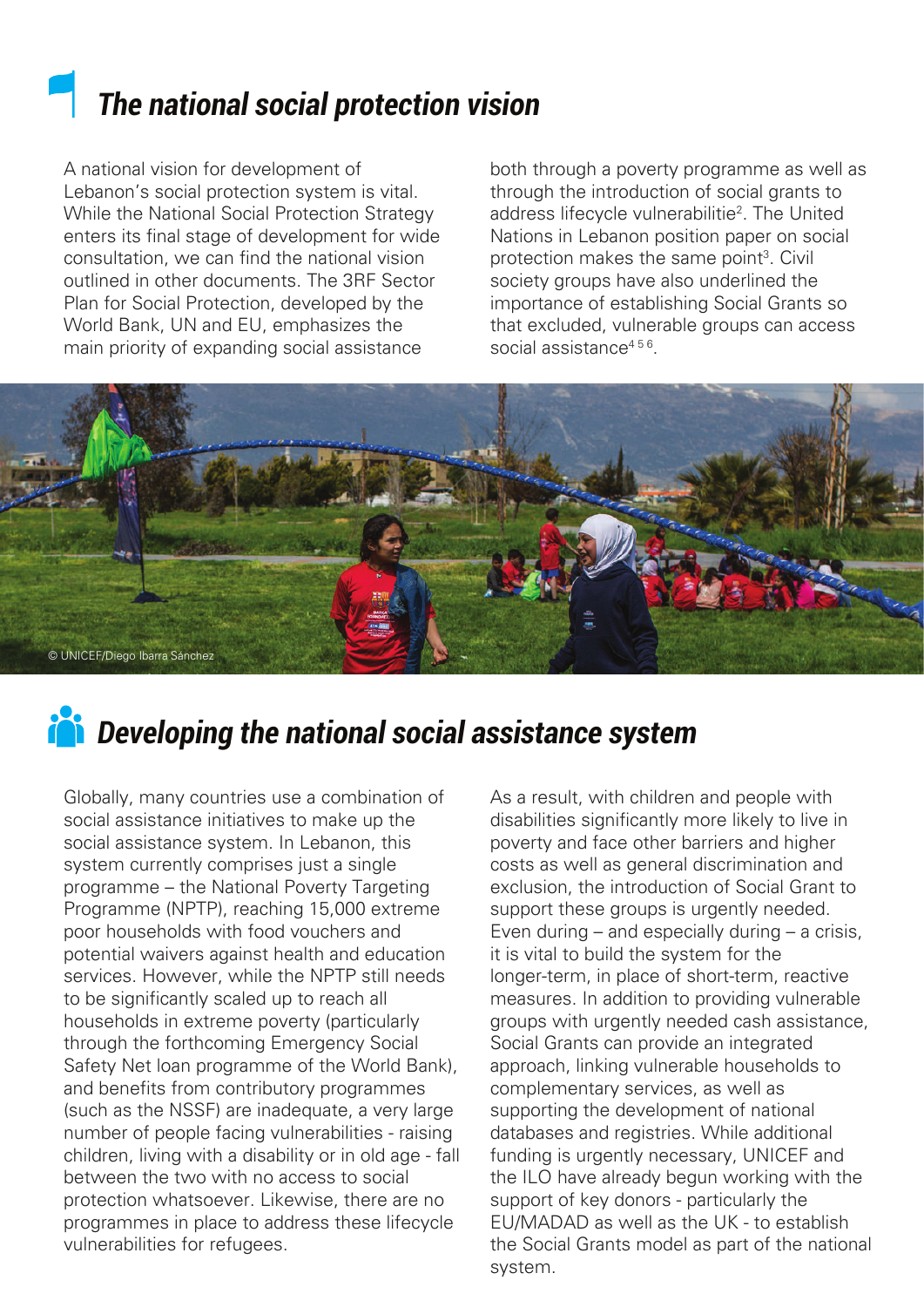

### *A Child Grant: UNICEF's new "Haddi" programme*

Childhood is an innately vulnerable period, given the additional needs and risks that they face; from birth, through 0-5, through schooling, and then later as an adolescent and youth. Families can struggle to adequately meet the healthcare, nutrition, protection, and education needs of children, resulting in multiple, cumulative deprivations that can have long-term, irreversible negative impacts on a child's life as well as on society as a whole.

In the absence of a national child grant to support households in raising their children, UNICEF is launching a new initiative to plug the gap, known as "Haddi", meaning "next to me". Haddi aims to support households and children to cope, limit cuts in spending on children and stem the rise in negative-coping strategies. As such, it goes well beyond more basic needs such as food. The initiative is planned to reach 60,000-90,000 vulnerable children supported through UNICEF's service provision and partners, particularly girls and boys involved in child labour, those at risk of child marriage, those excluded from learning and those with disabilities, as well as a small number of female heads of households (mostly migrant domestic workers). Following

discussions with state and non-state actors, the initiative will aim to commence provision of monthly cash grants for at least 6 to 12 months beginning in mid-2021. Children will continue to receive complementary services while also being referred to additional ones as necessary with follow-up. The recipient children are all those identified as receiving high-priority UNICEF complementary services for highly vulnerable children and include primarily Lebanese, Syrian and Palestinian children living across the country.

Following review and analysis by the Cash Taskforce as well as by LOUISE agencies that oversee Lebanon's common cash delivery system, the cash grants will be provided directly to each recipient in USD over the counter, and based on analysis of transfer values. The identified risks and mitigation measures – particularly protection measures – will be carefully monitored and documented during implementation. Grievance and redress mechanisms, including a full-time call centre, as well as a communication plan will accompany "Haddi". The initiative will be accompanied by monitoring and an outcome assessment to ensure the programme is on track throughout as well as to determine its impact.

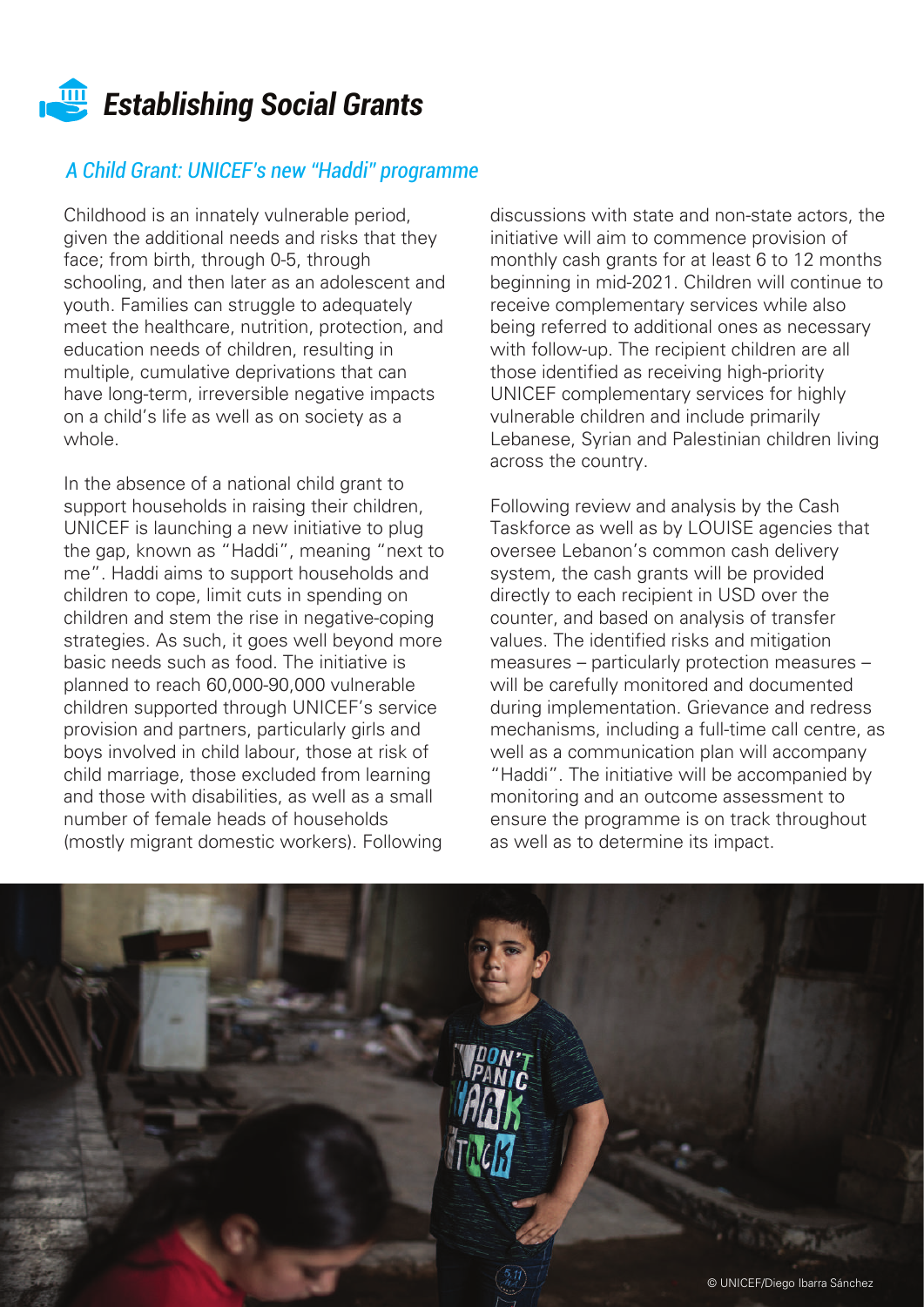### *A National Disability Allowance*

In addition, extensive discussions have occurred in recent months to move toward the design of a National Disability Allowance led with the Government of Lebanon through the technical capacity of UNICEF and the ILO. As highlighted by a large number of organisations in Lebanon representing people with disabilities (PwD), PwD – particularly girls and women – face substantial extra costs as well as discrimination and abuse and lower access to education and employment. Income support can help to meet these additional costs, compensate for lost or foregone earnings, and reduce the stigma often associated with disability, thereby supporting people with disabilities to live in dignity.

UNICEF and the ILO are working with key development partners, civil society actors and the Government of Lebanon to design and implement a National Disability Allowance, building on existing analysis of vulnerabilities, programmes and the gaps in the national social protection system. The initiative will be led with the Government of Lebanon through a Steering Committee linking into the Inter-Ministerial Committee on Social Policy chaired by the Prime Minister. Its design will build on inputs from previous consultations and aim to support civil society to engage in its implementation. As a new national social assistance programme, it will be established with clear alignment with the NPTP as well as linkages to complementary services through integrated referral and follow-up, and a solid database.

Beginning in late 2021/early 2022, the initiative aims to initially reach at least 20,000 people with disabilities, including Lebanese and Syrians, who could be identified from existing databases as well as future applications across the country. Given the universal principle of access to Social Grants, the objective of targeting under the social grants model is not one of attempting to assess and select only those in extreme poverty – as for the NPTP - but rather of identifying people with disabilities while

excluding those who are well-off, through a form of easily-administered affluence testing. Women and men would be equally targeted, with measures identified to address gender specific barriers. Monthly cash grants would be provided directly to recipients, and the risks and mitigation measures of providing cash grants in USD to PwD would be carefully reviewed and informed by the experience with Haddi. Protection from Sexual Exploitation and Abuse will be a specific measure of both Haddi and the Disability Allowance, with training, awareness raising, redressal and monitoring.